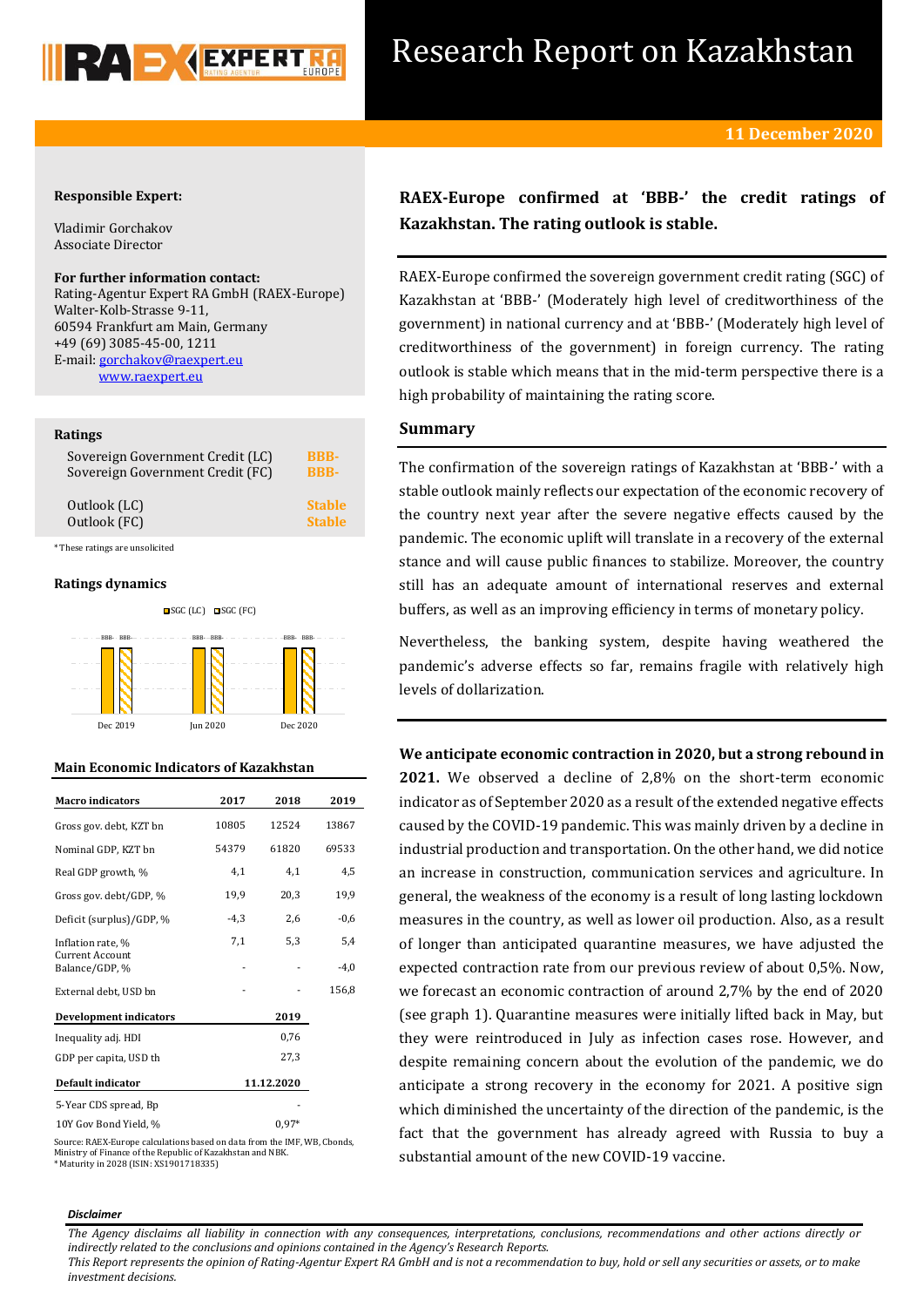



Source: RAEX-Europe calculations based on data from the IMF \*The worst case scenario are reflected for the GDP dynamic and unemployment









Source: RAEX-Europe calculations based on data from the IMF

In addition, the sovereign ratings remain supported by a moderately high level of GDP per capita in PPP terms, which anticipate to be around USD 26,6 th by the end of 2020. Moreover, we expect the unemployment rate to hike to about 8% in 2020, but to drop in 2021 as the economy recovers. Also, as compared to other CIS peers, our view on the long-term post-crisis recovery remains more encouraging due to current reforms in the country.

**Government debt levels set to hike, but to remain stable going forward**. The gross government debt to GDP and to budget revenues ratios have remained quite stable over the past years, but we expect them to hike up to 23,4% and 131,4% respectively by end 2020 (see graph 2). Nevertheless, we do not anticipate this increase to pose substantial risks for the country's creditworthiness. The structure of government debt remains practically unchanged with acceptable levels of short-term debt of around 0,5% of GDP, which is well covered by international reserves – almost by 38x by September 2020. In addition, as of the same date, around 12% of the external debt had concessional terms. However, around 37% of public and publically guaranteed debt is denominated in foreign currency.

The implied perception of the sovereign risk by international market participants is relatively low as the yield spread between the 10Y German bund and the EUR-denominated Kazakh government bond with maturity in 2028 remains at adequate levels of 1,6 p.p.

In terms of contingent liabilities, risks remain latent to the fiscal stance, as the banking system position remains fragile. Moreover, the pandemic has caused the State Commission for the Modernization of the Economy of Kazakhstan to announce a delay in the privatization of public enterprises as it cites volatility on international markets and the economic downturn.

**The fiscal deficit is set to widen substantially in 2020**. As mentioned in our previous report, the pandemic has taken a substantial toll in public finances as the government has increased spending in order to curve the adverse impact, while at the same time, lower oil production and slow overall economic activity have brought less revenue to the authorities. As of 3Q 2020, the budget had already posted a deficit of 5,3% of GDP. Despite revenues having growth at around 7% y-o-y in 9M 2020, only 86% of expected income was collected by the government. On the other hand, expenditures hiked by 18% y-o-y as of the same period mainly due to the substantial hike in healthcare and social assistance and social security expenses. This can be explained by the anti-crisis package implemented by the government in order to support the economy in face of the current pandemic, which is equivalent to around 9% of GDP. The package includes payments to households, unemployed and self-employed people, as well as increases in healthcare spending and social benefits, as we observed above. Moreover, the government has also committed to support

## *Disclaimer*

*The Agency disclaims all liability in connection with any consequences, interpretations, conclusions, recommendations and other actions directly or indirectly related to the conclusions and opinions contained in the Agency's Research Reports.*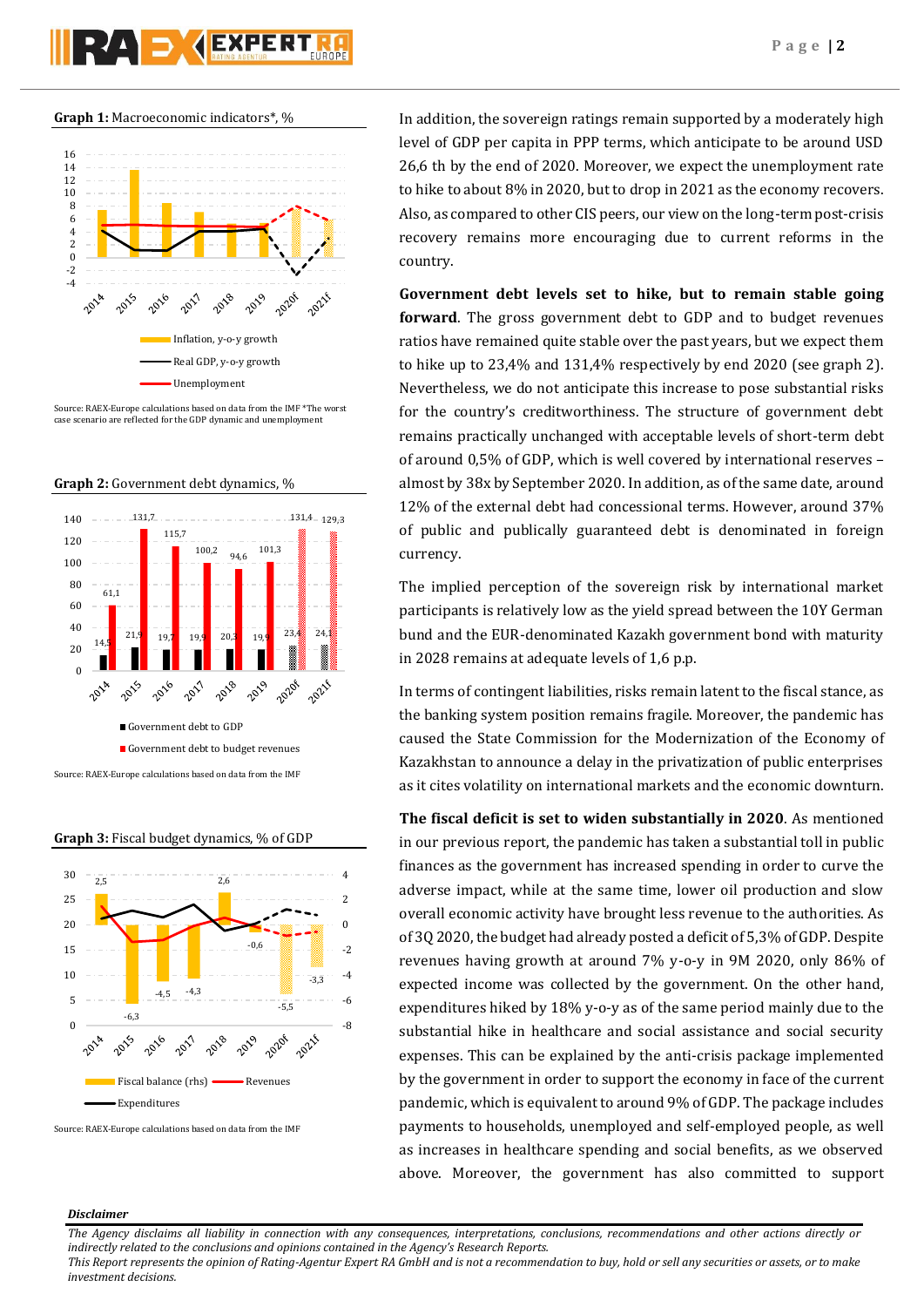# **Graph 4:** Credit to the economy dynamics, % of GDP

RAD GEXPERT



Source: RAEX-Europe calculations based on data from the WB and NBK

#### **Graph 5:** Financial dollarization, %



Source: RAEX-Europe calculations based on data from the NBK

**Graph 6:** Financial soundness indicators, %



Source: RAEX-Europe calculations based on data from the NBK

struggling SMEs. As a result, we anticipate the fiscal deficit to be around 5,5% of GDP by the end of 2020 (see graph 3).

As of November 2020, the assets in the National Fund of the Republic of Kazakhstan (NFRK) had only increased by a meager 2,8% from the end of 2019, while KZT 4 585 bn have been transferred, reflecting the high dependency on the NFRK to have stable public finances.

**Price stability remains the top priority for the Central Bank**. The National Bank of Kazakhstan (NBK) decided to retain the base rate at 9% back in September 2020 in order to support the hard-hit economy. As of August 2020, the inflation rate stood at 7,0% y-o-y, above the NBK target of 4-6%, mainly due to an increase in food prices, while consumer demand stalled. On the other hand, after the depreciation in April, the KZT has stabilized and gained ground over the USD.

We still expect the NBK to concentrate on price stability as well as move gradually to free float exchange regime. Nevertheless, we still consider that monetary policy effectiveness to be limited by the high level of dollarization, undeveloped financial markets and presence of subsidized lending.

**The banking sector has remained stable**. We anticipate bank assets to GDP to be at around 45% of GDP in 2020, while domestic credit to stand at around 37,8% (see graph 4). As a result of lower credit demand due to economic slowdown caused by the pandemic, both metrics are expected to increase just slightly in absolute terms while the ratios relative to GDP seem higher to the expected contraction of the economy in the current year. The total volume of new loans to individuals for the month of October decreased by 3,8% m-o-m, while corporate lending continued to shrink as the level declined by 2,9% m-o-m. In addition, the level of deposit dollarization remains slightly high but has declined during the year as it stood at 40,9% as of September 2020. On the other hand, loan dollarization is relatively low and it posted a figure of 15,2% as of the same date (see graph 5).

Despite the pandemic, the banking sector's financial soundness indicators have remained quite stable. As of August 2020, the capital adequacy ratio stood at 20,7%, while NPLs posted a figure of 8,7%, an increase of 0,6p.p. as compared to end-2019, but a decrease of almost 0,3p.p. as compared to April 2020 when the lockdown measures were stricter. In terms of profitability, ROA and ROE stood at 3,42% and 25,9% respectively as of the same date (see graph 6). However, the banking sector remains highly concentrated as the 5 largest banks amount to around 63% of total assets.

Finally, the underdevelopment of capital markets in Kazakhstan continues to drag the creditworthiness assessment as reflected by the low level of market capitalization, which stood at 26% of GDP by end-2019. Despite this figure, as mentioned in our previous review, the activation of the

## *Disclaimer*

*The Agency disclaims all liability in connection with any consequences, interpretations, conclusions, recommendations and other actions directly or indirectly related to the conclusions and opinions contained in the Agency's Research Reports.*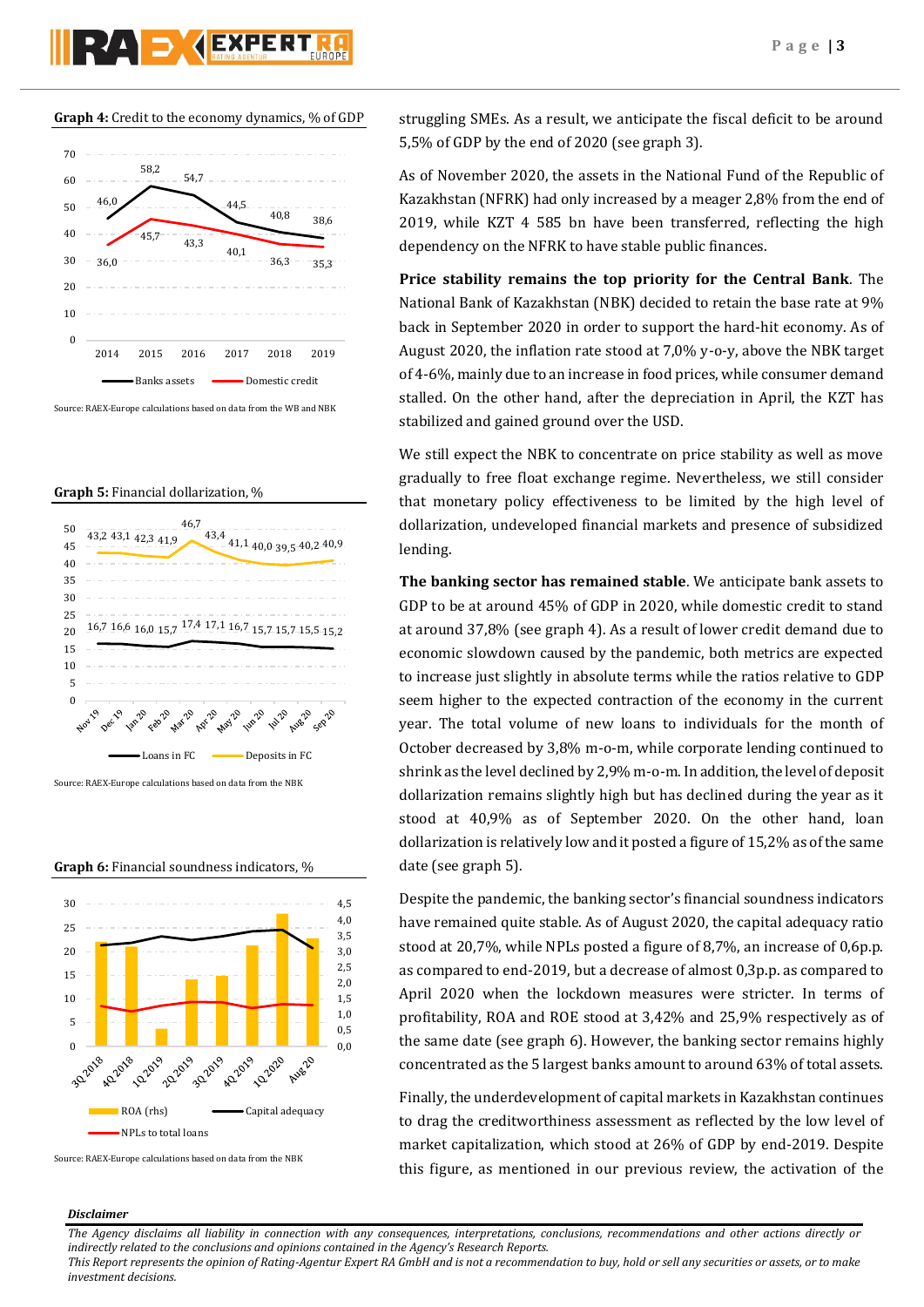**Graph 7:** External sector indicators, % of GDP



Source: RAEX-Europe calculations based on data from the IMF and NBK

Astana International Financial Centre (AIFC) will have a positive effect for the local financial markets.

**External stance sets to worsen due to the pandemic, but to recover going forward**. We expect the current account deficit to deteriorate in 2020 down to around 4% of GDP (see graph 7), due to a steep decline in exports, which will be partially offset by a decline in the primary income deficit. Moreover, the trade balance is expected to also worsen; in fact, imports already exceeded exports in 3Q 2020.

On the other hand, the level of international reserves stood at USD 33,5 bn by the end of October 2020, which, exceeds the IMF recommended reserve adequacy level for the countries with a floating exchange rate. The reserves are equivalent to 92,4% of gross government debt and around 5 months of imports of goods and services, which supports our rating assessment.

# **Stress factors:**

- Concentration of tax revenues on one industry remains high. Kazakhstan depends heavily on oil revenues, which make up around 44% of the state's budget that is more than 8% of GDP (weak stress-factor);
- The share of loans and deposits in foreign currency remained stable and stood at 15,2% and 40,9% as of September 2020 respectively (very weak stress-factor).

# **SENSITIVITY ASSESSMENT:**

The following developments could lead to an upgrade:

- Increase in oil prices higher than our base scenario to support GDP growth and the external trade position;
- Faster and stronger than originally anticipated recovery from the current economic crisis with higher nonoil GDP growth and improvement of non-oil fiscal balance;
- Improvement of the general stance of the banking system, especially asset quality.

The following developments could lead to a downgrade:

- Further deterioration of economic activity which will have a direct impact on public finances and external buffers;
- Unexpected devaluation of local currency as a result of pressures from lingering low oil prices;
- Further weakening of the banking system, which would materialize contingent liabilities of the government.

# **ESG Disclosure:**

Inherent factors

 Quality of fiscal policy; quality of monetary policy; natural resources; natural and climatic threats; environmental threats; level of corruption, CPI; Government Effectiveness Index; quality of the business environment; position in Doing Business Ranking; level of investment in human capital, adjusted for inequality; Rule of Law Index; transparency of government policymaking Index; level of information transparency of the government; Political Stability and Absence of Violence/Terrorism Index; natural disasters, constant exposure to difficult natural conditions.

Drivers of change factors

None.

*Disclaimer* 

*The Agency disclaims all liability in connection with any consequences, interpretations, conclusions, recommendations and other actions directly or indirectly related to the conclusions and opinions contained in the Agency's Research Reports.*

*This Report represents the opinion of Rating-Agentur Expert RA GmbH and is not a recommendation to buy, hold or sell any securities or assets, or to make investment decisions.*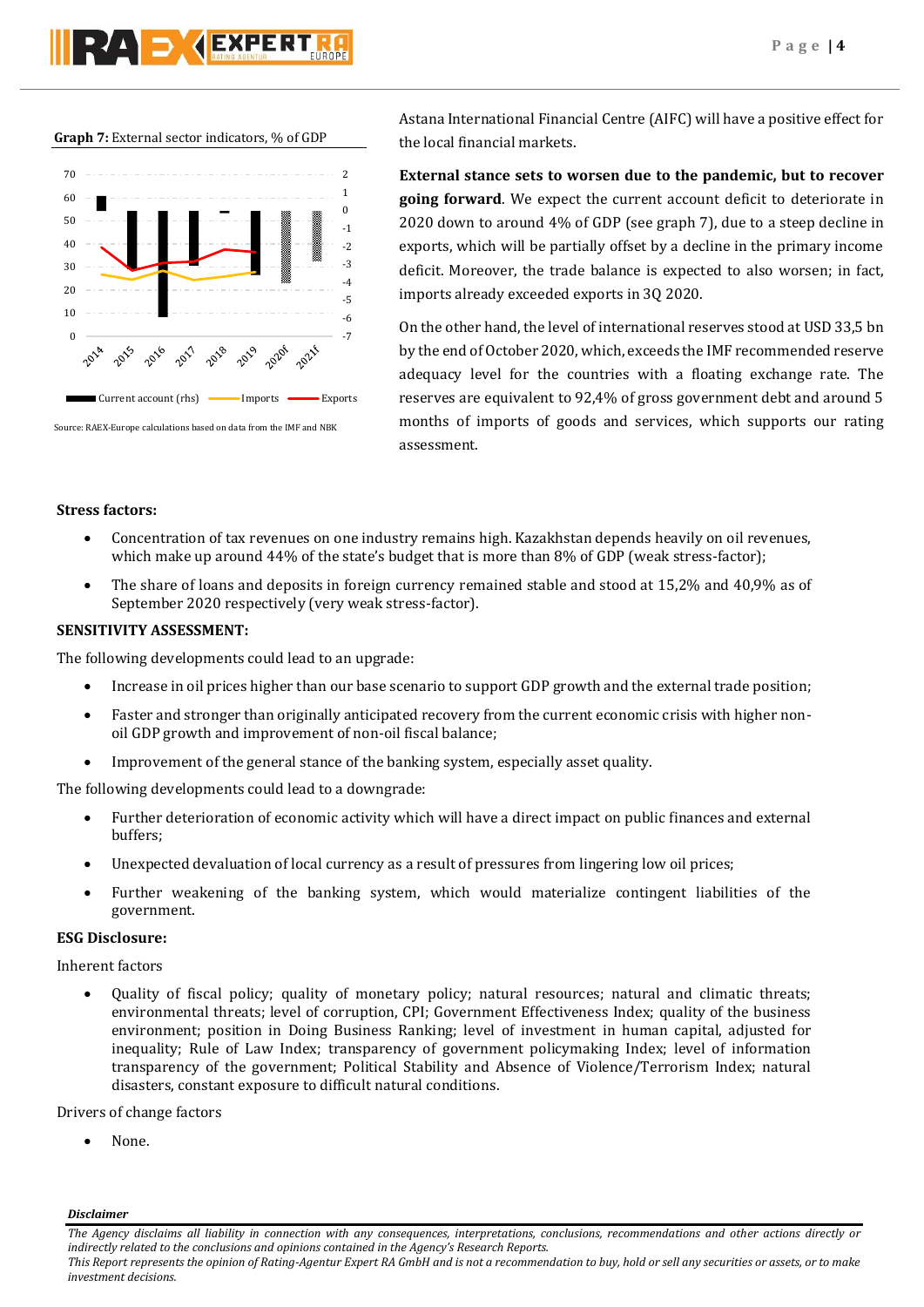

Next scheduled rating publication: TBD in December 2020. The full sovereign rating calendar can be found at [Sovereign Rating Calendar 2020](https://raexpert.eu/sovereign/#conf-tab-5)

For further information contact:

Responsible expert: Vladimir Gorchakov, Associate Director of RAEX-Europe +49 (69) 3085-45-00, ext. 1211 [gorchakov@raexpert.eu](mailto:gorchakov@raexpert.eu)

Reviewer: Hector Alvarez, Associate Director of RAEX-Europe +49 (69) 3085-45-00, ext. 1213 [alvarez@raexpert.eu](mailto:alvarez@raexpert.eu)

# **Rating-Agentur Expert RA GmbH (RAEX-Europe)**

Walter-Kolb-Strasse 9-11, 60594 Frankfurt am Main, Germany +49 (69) 3085-45-00 E-mail[: info@raexpert.eu](mailto:info@raexpert.eu) [www.raexpert.eu](http://raexpert.eu/)

*Disclaimer* 

*The Agency disclaims all liability in connection with any consequences, interpretations, conclusions, recommendations and other actions directly or indirectly related to the conclusions and opinions contained in the Agency's Research Reports.*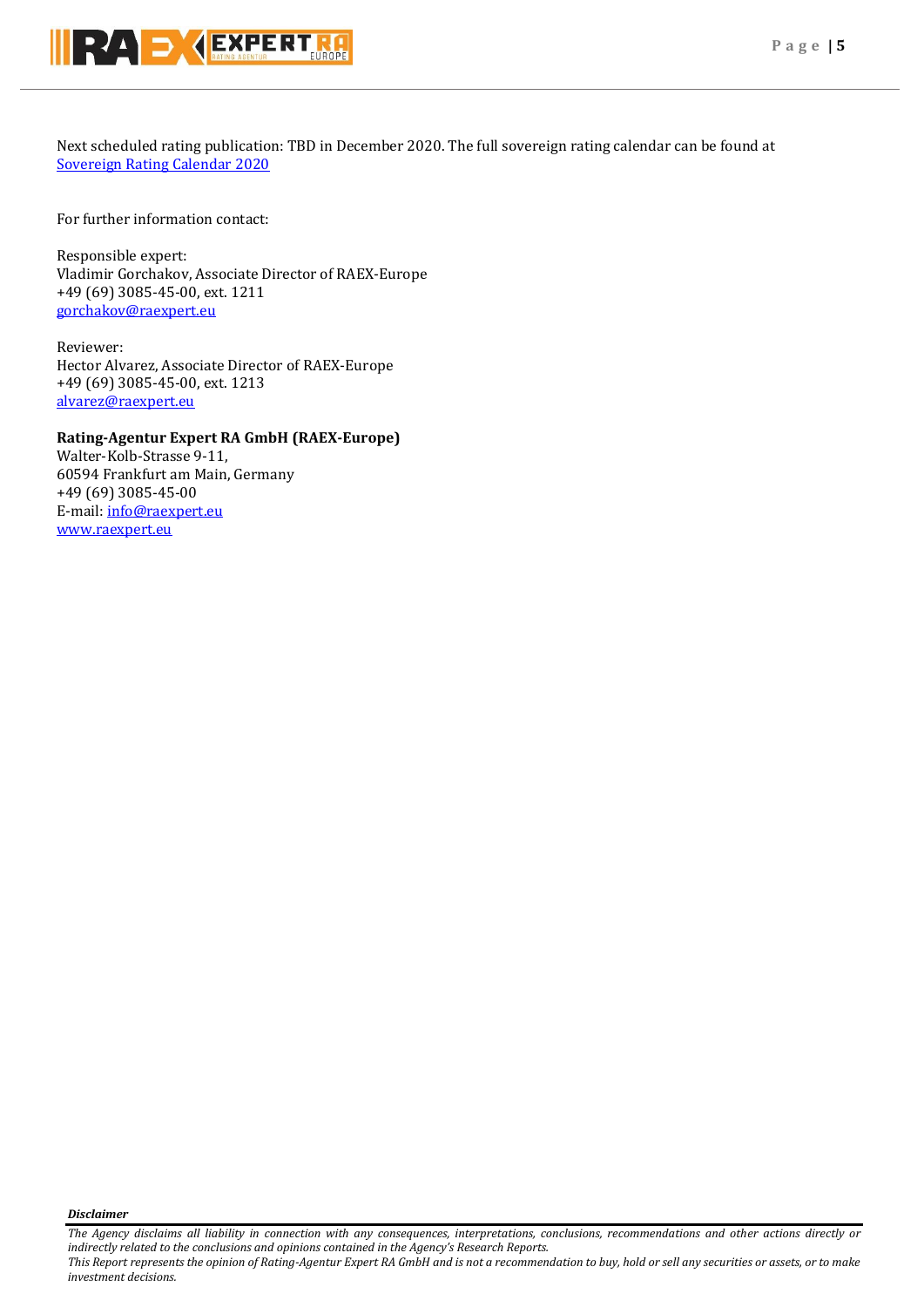# RATING HISTORY:

|             |                                                                      | <b>SGC</b>                  |                            | <b>Outlook</b>              |                     |
|-------------|----------------------------------------------------------------------|-----------------------------|----------------------------|-----------------------------|---------------------|
| <b>Date</b> | <b>Review reason</b>                                                 | <b>National</b><br>currency | <b>Foreign</b><br>currency | <b>National</b><br>currency | Foreign<br>currency |
| 12.06.2020  | Scheduled<br>revision of both<br>types of ratings<br>for the country | BBB-                        | BBB-                       | Stable                      | Stable              |
| 13.12.2019  | Scheduled<br>revision of both<br>types of ratings<br>for the country | BBB-                        | BBB-                       | Positive                    | Positive            |
| 14.06.2019  | Scheduled<br>revision of both<br>types of ratings<br>for the country | BBB-                        | BBB-                       | Stable                      | Stable              |
| 21.12.2018  | Scheduled<br>revision of both<br>types of ratings<br>for the country | BBB-                        | BBB-                       | Stable                      | Stable              |
| 06.07.2018  | Scheduled<br>revision of both<br>types of ratings<br>for the country | BBB-                        | BBB-                       | Stable                      | Stable              |
| 12.01.2018  | Scheduled<br>revision of both<br>types of ratings<br>for the country | BBB-                        | BBB-                       | <b>NA</b>                   | <b>NA</b>           |
| 14.07.2017  | Scheduled<br>revision of both<br>types of ratings<br>for the country | BBB-                        | BBB-                       | NA                          | <b>NA</b>           |
| 20.01.2017  | Scheduled<br>revision of both<br>types of ratings<br>for the country | BBB-                        | BBB-                       | <b>NA</b>                   | <b>NA</b>           |
| 22.07.2016  | Scheduled<br>revision of both<br>types of ratings<br>for the country | BBB-                        | BBB-                       | $\rm NA$                    | NA                  |
| 29.01.2016  | First assignment<br>of both types of<br>ratings for the<br>country   | BBB-                        | BBB-                       | $\rm NA$                    | NA                  |

*Disclaimer* 

*The Agency disclaims all liability in connection with any consequences, interpretations, conclusions, recommendations and other actions directly or indirectly related to the conclusions and opinions contained in the Agency's Research Reports.*